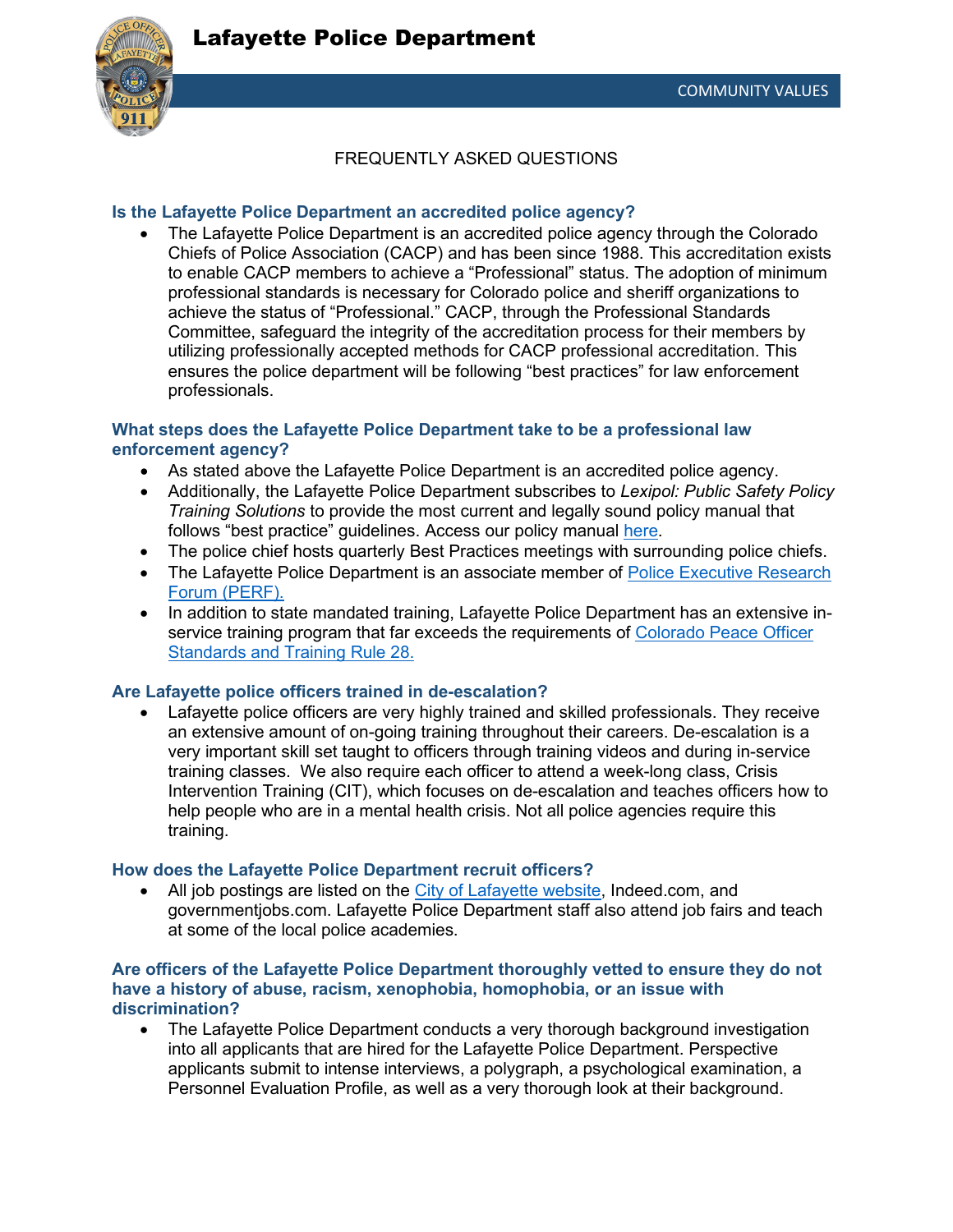# Lafayette Police Department



During the background investigation, we go beyond interviewing family and friends, we look at social media, interview acquaintances, and speak to former employers.

## **Do Lafayette police officers utilize body-worn cameras?**

• Yes. Body worn cameras were funded in the 2021 budget and are now worn by every officer in the department while on duty.

#### **What is Colorado Senate Bill 20-217?**

• Senate Bill 20-217 was passed in June 2020 by Colorado legislature to enhance law enforcement integrity. View full details [here.](https://leg.colorado.gov/sites/default/files/2020a_217_signed.pdf) The Lafayette Police Department is currently in compliance with the requirement of SB20-217.

#### **Does the Lafayette Police Department allow chokeholds?**

• No. Lafayette Police Department policy number 300.3.6 states: "An officer is prohibited from using a chokehold upon another person. A chokehold is defined as a method by which a person applies sufficient pressure to a person to make breathing difficult or impossible. It also includes pressure to stop the flow of blood to the brain via the carotid arteries (CRS § 18-1-707)."

## **Are officers of the Lafayette Police Department required to intervene and report excessive use of force?**

- Yes. Lafayette Police Department policy number 300.2.1 states: "An officer shall intervene to prevent or stop another peace officer from using physical force that exceeds the degree of force permitted by CRS § 18-1-707."
- "An officer who witnesses another peace officer using force in excess of that permitted by CRS § 18-1-707 shall report such use of force in writing to the officer's immediate supervisor. Such report shall be within 10 days of the occurrence and include the date, time, and place of the occurrence, the identities, if known, and description of the participants, and a description of the events and the force used (CRS § 18-8-802)."

#### **Does the Lafayette Police Department have an independent, unbiased team to investigate police actions?**

- Yes. An officer involved shooting or in-custody death is investigated by the independent Boulder County Critical Incident Response Team (CIRT). Pursuant to statute and protocol, Boulder County has designated a Critical Incident Response Team to respond to every Boulder County officer-involved shooting that results in injury or death. This team is comprised of dedicated and experienced multi-agency law enforcement personnel to ensure an objective and thorough investigation is completed in these cases. The District Attorney's Office plays an active role in assisting the CIRT. The agency involved in the incident does not play an active role in the investigation. Once the investigation is complete, the CIRT presents their findings to the District Attorney.
- Additionally, any allegations of criminal misconduct by an employee of the Lafayette Police Department is evaluated to see if it will be investigated internally or if an outside law enforcement agency will be requested by the Chief of Police to do an independent investigation.